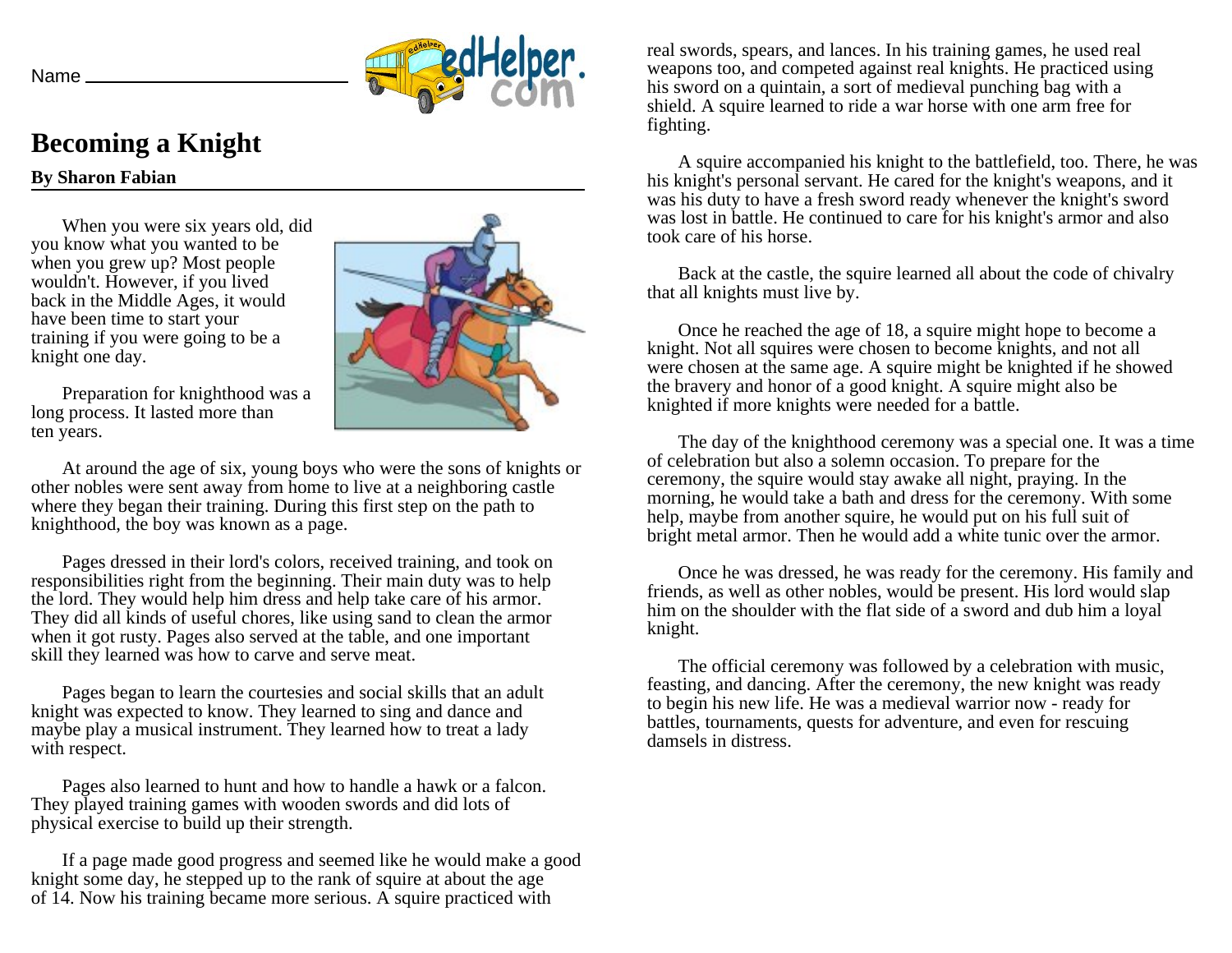Name \_\_



Becoming a Knight

## **Questions**

- 1. Boys began their training to become a knight at about the age of  $\_\_\_\_\$ .
	- A. 6
	- B. 5
	- C. 14 D. 16
	- 2. A boy became a squire at about the age of \_\_\_\_\_\_.
		- A. 5
		- B. 18
		- C. 14
		- D. 6
	- 3. Squires became knights \_\_\_\_\_\_.
		- A. at the age of 18
		- B. at the age of 14
		- C. at various ages after 18
		- D. none of the above
	- 4. Which of the following was NOT an activity usually associated with the work of a knight?
		- A. seeking adventure
		- B. fighting
		- C. farming
		- D. participating in tournaments
	- 5. The code of honor of the knights was known as \_\_\_\_\_\_.
		- A. medieval
		- B. paging
		- C. chivalry
		- D. feudal system
- 6. A squire cared for his knight's \_\_\_\_\_\_.
	- A. armor
	- B. weapons
	- C. horse
	- D. all of the above
- 7. A lord would tap a squire on the shoulder with a sword to show that  $\qquad \qquad$ .
	- A. he needed to behave
	- B. he had become a knight
	- C. he won the tournament
	- D. it was time to get to work
- 8. Knights were warriors of the  $\qquad \qquad$ .
	- A. Roman Empire
	- B. Civil War era
	- C. Middle Ages
	- D. All of the above

**Why do you think pages were sent to another castle to be trained, rather than being trained in their own family's castle?**

and the control of the control of the control of the control of the control of the control of the control of the